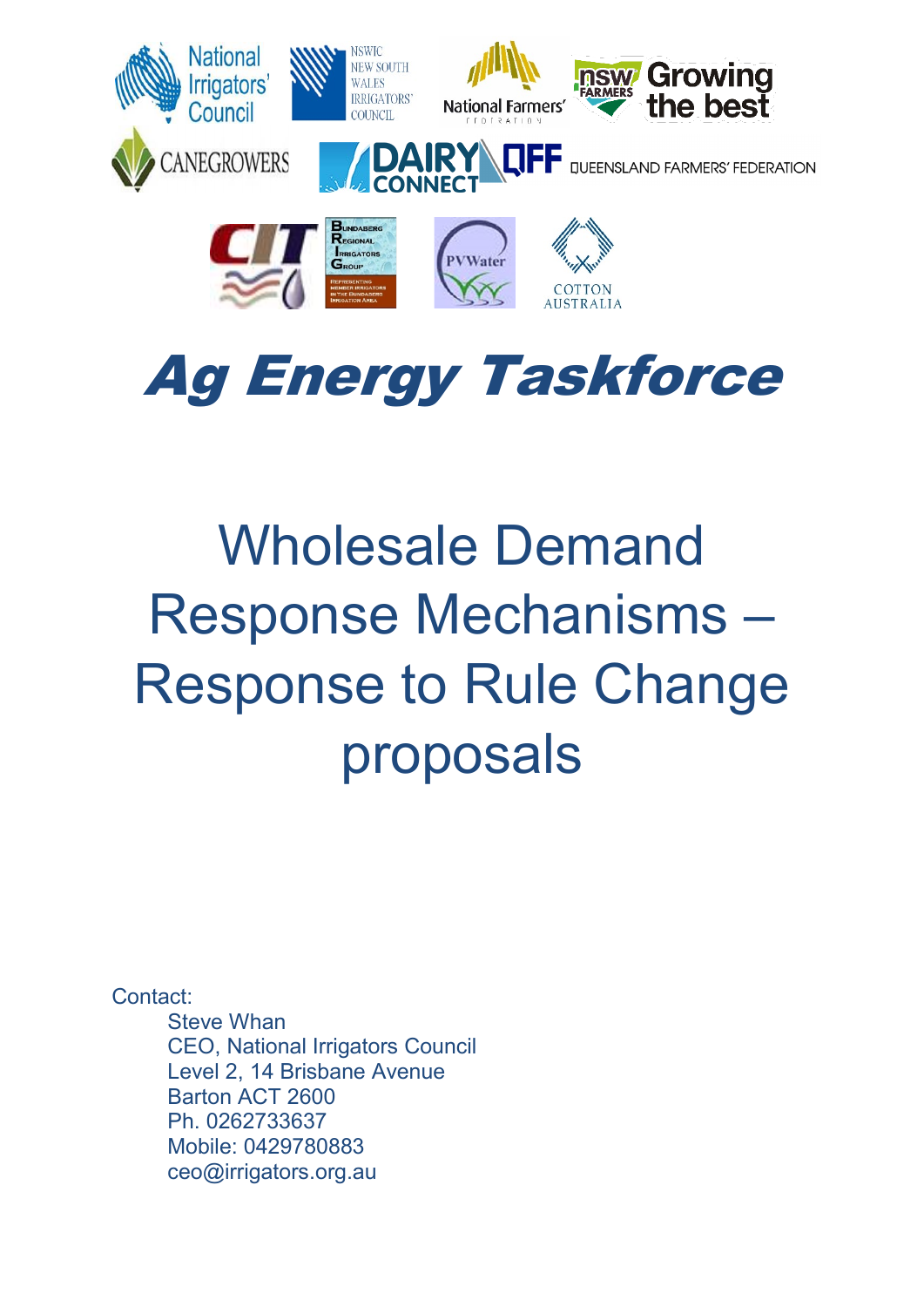## Contents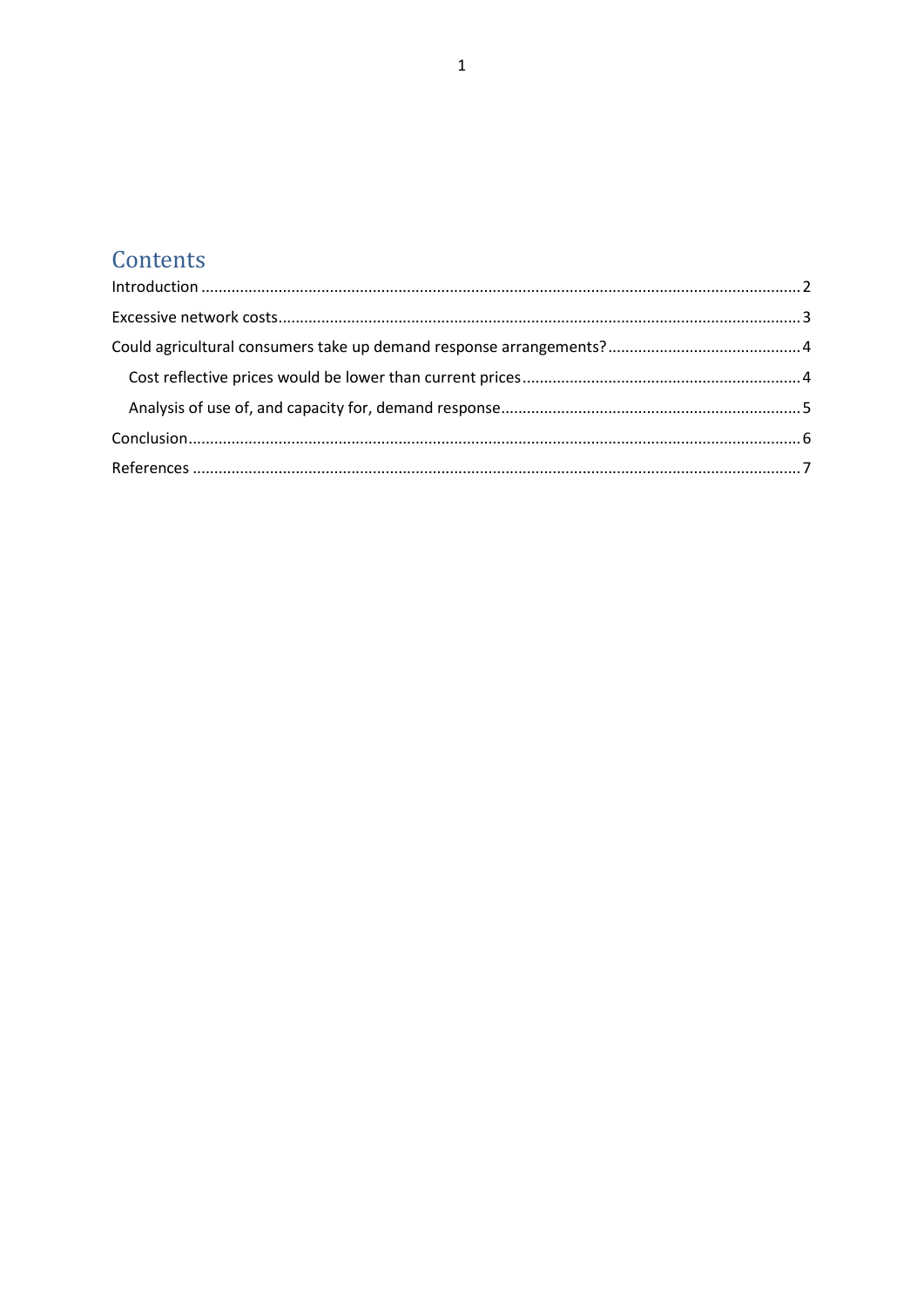## <span id="page-2-0"></span>Introduction

Thank you for the opportunity to respond to AEMCs [consultation paper on wholesale](https://www.aemc.gov.au/rule-changes/wholesale-demand-response-mechanism) demand [response mechanisms.](https://www.aemc.gov.au/rule-changes/wholesale-demand-response-mechanism)

This paper is provided on behalf of th[e Agriculture Industries Energy Taskforce \(Ag Energy Taskforce\)](https://agenergytaskforce.org.au/) which is convened by the National Irrigators Council (NIC). The Taskforce does not have the resources to provide a detailed technical response to all aspects of the consultation paper, so this response confines itself to broad questions of policy and support for mechanisms which may result in lower energy costs for agricultural consumers.

Agriculture has consistently pointed to the serious negative impact on Australia's ability to produce food and fibre, from rapidly increasing energy costs. Energy prices in each state on the NEM are making Australian agriculture less viable and less internationally competitive.

We have made several previous submissions, outlining in more detail impacts on agriculture, our concerns with the operation of the NEM and its failure to facilitate a genuine competitive market. A number of those submissions have been based on original research about the impacts of high energy cost and lack of competitiveness in the industry.

In particula[r our submission to the ACCC Inquiry into electricity](https://www.irrigators.org.au/wp-content/uploads/2018/03/Agricultural_Industries_Energy_Task_Force_submission_to_ACCC_Inquiry_into_electricity.pdf) included detailed case study examples of negative impacts on food and fibre production.

The Ag Energy Taskforce has expressed its goal for power prices as being for a long-term price ceiling of eight cents for electrons and eight cents for distribution – 16 cents per kilowatt hour total maximum.

We would like to make it clear that it is not acceptable to industry and to Australia's competitive position to simply see stabilisation of electricity prices at their current high levels.

It is now widely accepted that Australia has gone from being a country which enjoyed a competitive advantage in energy costs, to being one where energy is now a competitive disadvantage.

Agriculture is one of the hardest hit sectors, irrigators have seen their competitiveness and ability to achieve a profit diminish rapidly as the price of pumping water for those on the grid has escalated. Similarly, agricultural activities involving processing, packaging and cool storage have been severely impacted by rising power prices.

In previous submissions we have outlined some of the impacts. These include loss of export markets, loss of profitability, and the exit of producers from grid. Unfortunately, the market for much of Australia's food and fibre sees farmers as price takers and, in general, they have been unable to recover the increased costs of production.

We have strongly supported substantive reform to the energy market to introduce genuine competition and we have provided input to a large range of enquiries and reviews.

On that basis we would also provide our support for rule changes which would enhance the ability of agricultural energy consumers to access lower prices by way of better access to wholesale demand response mechanisms.

While we are not in a position to make expert technical commentary on the options discussed in the paper, we do wish to provide support for rule changes which achieve some of the objectives outlined in the applications and the discussion paper.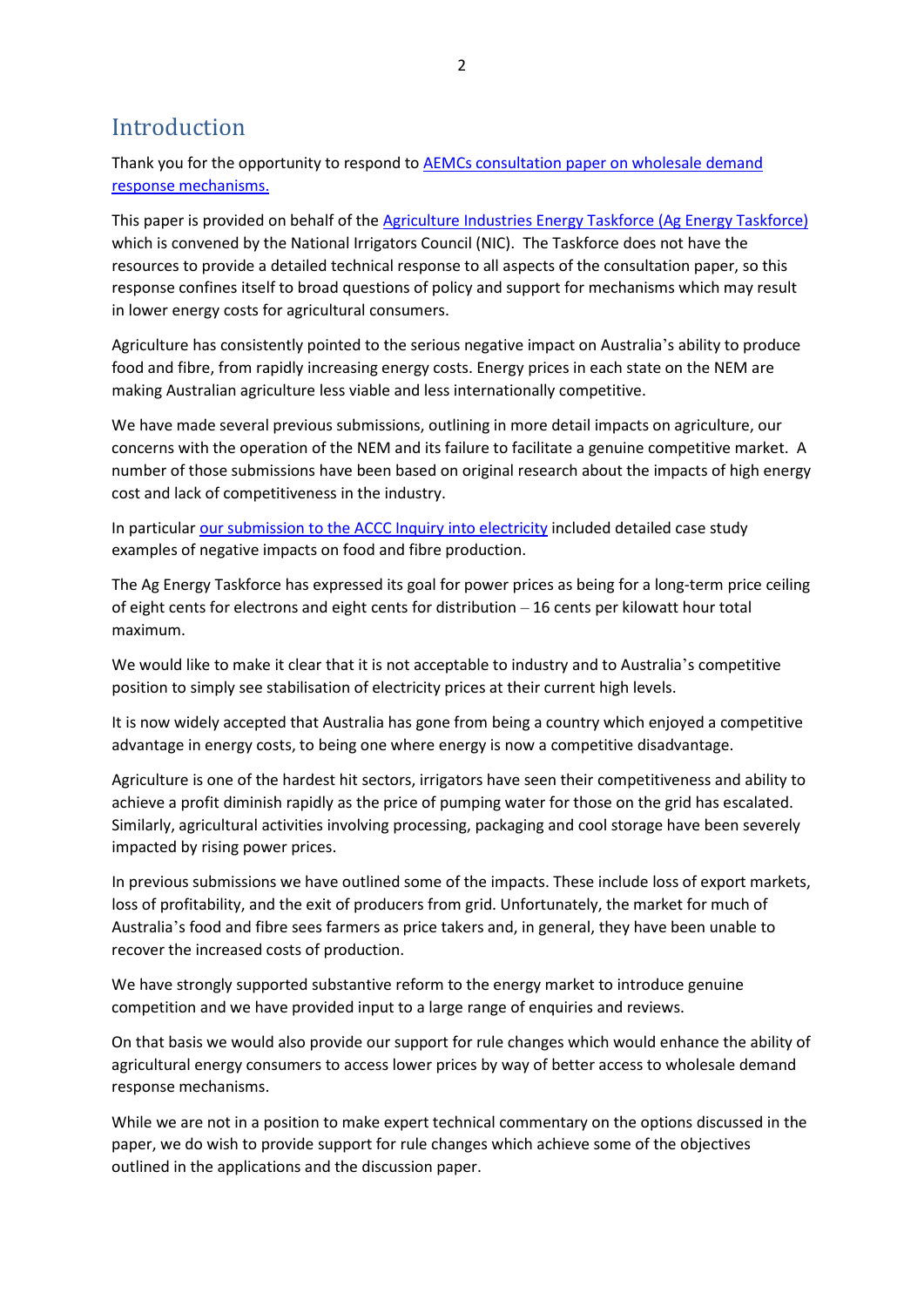## <span id="page-3-0"></span>Excessive network costs

Our [submission to ACCC enquiry into retail electricity](https://www.irrigators.org.au/wp-content/uploads/2018/03/Agricultural_Industries_Energy_Task_Force_submission_to_ACCC_Inquiry_into_electricity.pdf) outlined concerns about excessive profit obtained by network operators and excessive costs of local networks. In part our concerns are based on assessments which indicate that agricultural consumers, including irrigators, are being charged for network assets which are not required to service demand areas.

The submission above included research from Sapere Research Group which demonstrated that "ample evidence that actual electricity costs, profits and typical retail prices across the NEM substantially exceed economically efficient levels" (Ag Energy Taskforce and Sapere Research Group, 2017, p. 42).

This was confirmed [by analysis of actual network profit data which we submitted to the AER as a](https://www.irrigators.org.au/wp-content/uploads/2018/10/Final_Sapere_report_on_AER_network_profitability_data_139.pdf)  [part of their consideration of Rate of Return Guidelines.](https://www.irrigators.org.au/wp-content/uploads/2018/10/Final_Sapere_report_on_AER_network_profitability_data_139.pdf)

We remain hugely concerned that primary producers and irrigators in particular are being asked to pay the cost of supplying peak loads to which they do not contribute.

On that basis we would strongly support a measure which assisted in the objective listed on page 6 of "electing to avoid to some consumption during network peaks and defer investments in capital intensive networks".

We support the broad objective of a rule which enables consumers to be able trade of consumption against pricing across the power system.

In providing support, we do not have the resources to comment on the mechanisms or technical aspects of the operation of mechanisms outlined in the papers. In general, however, we would agree with and support the objectives outlined in the proposal submitted by PIAC, TEC and TAI.

We are concerned that the rule change request submitted by the AEC to introduce a register for wholesale demand response, if accepted, would enable generators and retailers to capture the market opportunities from a wholesale demand response mechanism at the expense of consumers.

Our underlying objective in supporting the rule change sought by PIAC, TEC and TAI is that consumers rather than generators and retailers capture the benefits.

The core around the operation of proposals is that from the point of view of the consumer they need to result in an interaction that is simple, easy to understand and able to be facilitated by the third party including the contracts and any equipment upgrades required.

Any new arrangements in this area should not remove the incentive (however small that may currently be) for retailers and other network players to attempt to provide similar opportunities to consumers.

There has been a substantial amount of discussion in agriculture about the ability to lower energy costs with tariffs that reflect or enable load shedding in peak periods. It would be fair to say that there is still a large gap between those few who are able to access tariffs and have the equipment to enable it, versus the many who are on spectrum of not understanding that they might be able to undertake some kind of demand response; who may feel they don't have enough information; or don't have the appropriate equipment.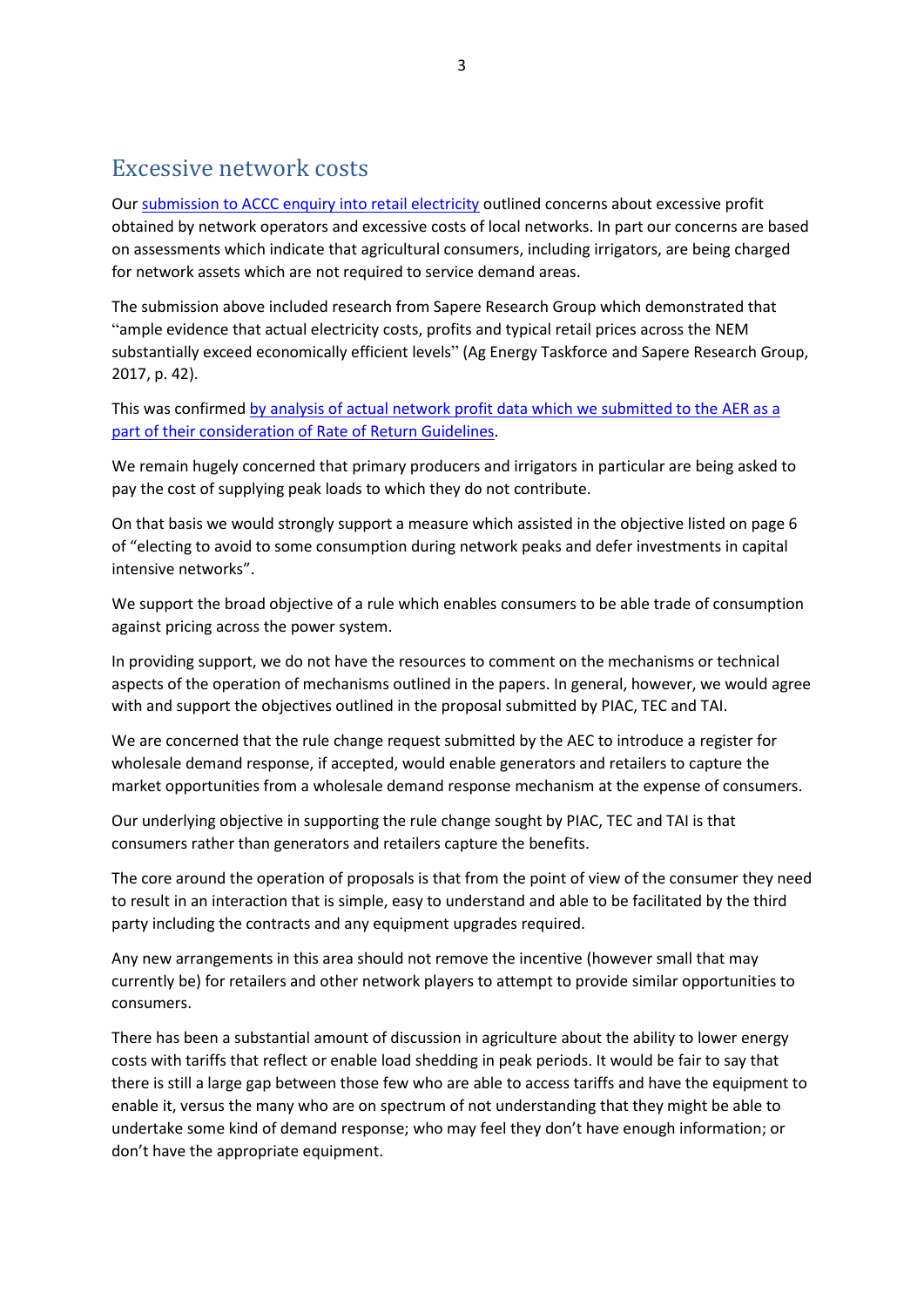We note that in Queensland, irrigators are currently trialling the use of a stand-alone dynamic control load tariff (T33) which includes the capacity for network to switch off power for pumps in periods of peak demand. This tariff has been welcomed by several irrigator groups. But the standalone trial is limited to a few participants.

We would hope that a new rule would add to the ability of retailers to offer suitable demand response options, such as T33< and also provide the opportunity for third parties or existing retailers, to provide comprehensive packages for agricultural consumers including any necessary equipment upgrades, energy use assessments and education.

## <span id="page-4-0"></span>Could agricultural consumers take up demand response arrangements?

Research undertaken for the Ag Energy Taskforce by Sapere Research Group (funded by Energy Consumers Australia)[, "Empowering Irrigation Consumers Electricity Purchase Arrangements",](https://www.irrigators.org.au/wp-content/uploads/2018/07/Empowerment_NIC_20180716_final_report_918.pdf) indicated that among irrigation energy consumers there is a clear knowledge gap.

Respondents generally indicated that they would like to be able to engage in demand response, but felt they would not be able to, whereas assessment of their actual energy consumption indicated that their operations were suitable for appropriate demand response management.

The work undertaken in coming to this conclusion included surveys and interval data analysis. The outcomes are discussed further below.

### <span id="page-4-1"></span>**Cost reflective prices would be lower than current prices**

The Sapere research confirms that Irrigators currently pay excessive costs for networks compared to the demand they generate. The assessment based on survey results and analysis of interval data is very relevant to the demand response question because it highlights that:

- *There is no evidence to suggest that irrigation demand is high let alone increases during extreme heatwaves, when maximum annual demand and very high power supply costs are most likely.*
- *It appears unlikely pumps are running at full capacity at times of peak system demand. Across states and different types of primary produce, use of pumps predominantly coincides with times when system demand is at just 30-55 per cent of system annual maximum demand.*
- *Seasonal irrigation demand peaks in late spring (Queensland) or early summer (elsewhere) reflect rainfall variations between regions. Demand peaks are not driven by very high temperatures.*
- *While about 45 per cent of irrigation equipment operates continuously over a day, other equipment is operated predominantly overnight and at a minimum during afternoons (at the mostly likely time of system peaks).*
- *Pump demand profiles are demonstrated by interval data generally to be 'flat': that is when pumps are being used, demand is at/above 90 per cent the pump's maximum demand.*

*The non-coincidence of maximum irrigation demand with maximum system demand has a direct effect on the delivered cost of electricity, both wholesale and network (transmission and distribution), for irrigators. For example, [Table 1](#page-5-1) [below](#page-5-1) provides the volume weighted average (VWA) wholesale electricity costs of individual irrigation demands compared with the VWA costs of the system demands represented by the deemed profile for small customers. These clearly demonstrate the*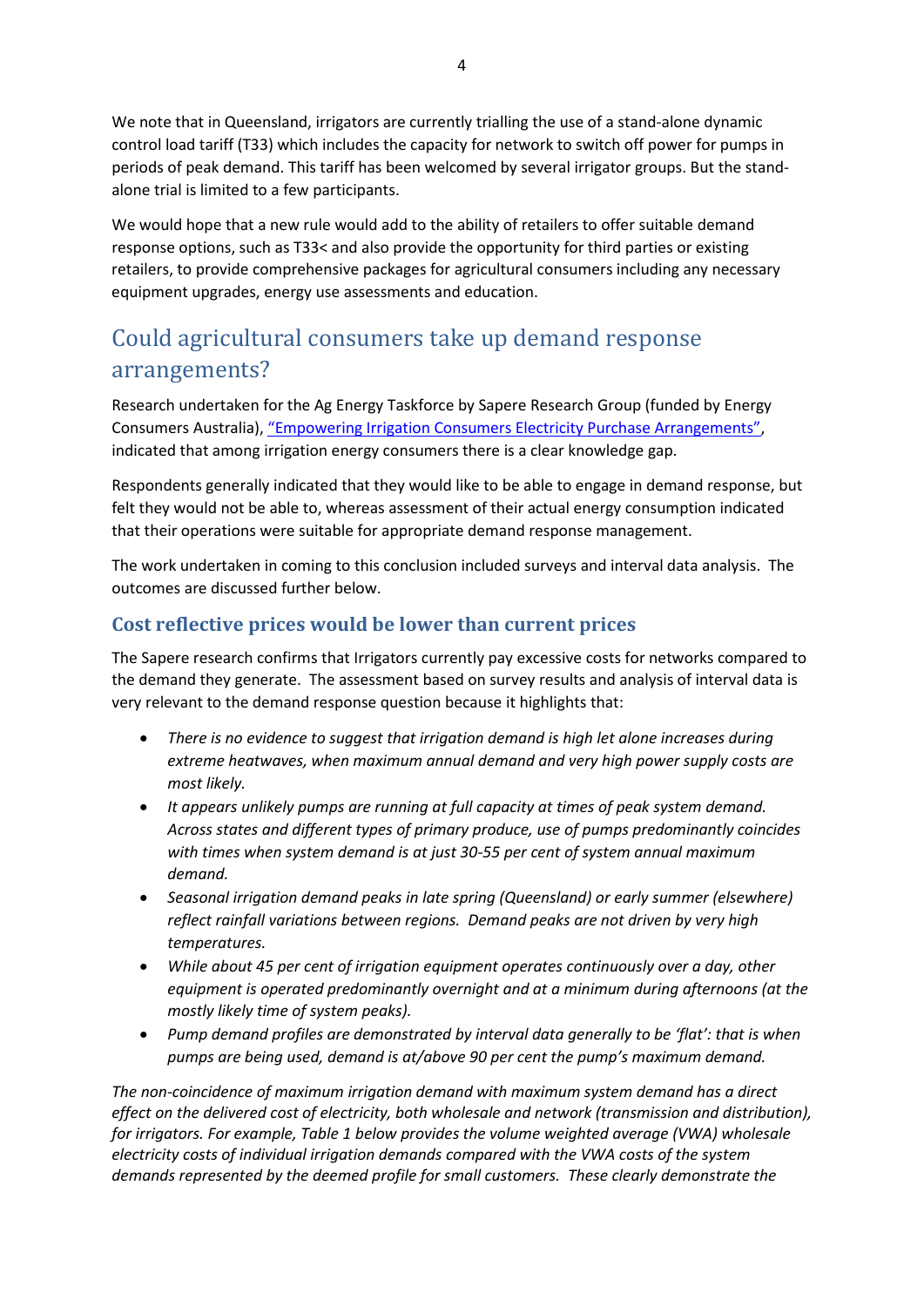*reduced wholesale cost (using half hourly wholesale price data for the relevant periods) of different irrigation profiles compared with the relevant deemed demand profile."* (Sapere Research Group, 2018, p. vii)

| <b>DNSP</b> | Crop           | <b>Irrigation</b> profile | Deemed<br>profile | Irrigation/deemed<br>profile |
|-------------|----------------|---------------------------|-------------------|------------------------------|
| Ergon       | Sugarcane      | \$48.06                   | \$107.83          | 59%                          |
| <b>SAPN</b> | Fruit and nuts | \$82.51                   | \$134.95          | 64%                          |
| Powercor    | Lucerne 1      | \$68.84                   | \$82.60           | 83%                          |
| Powercor    | Lucerne 2      | \$63.07                   | \$82.60           | 76%                          |
| Powercor    | Tomato         | \$58.32                   | \$82.60           | 71%                          |
| Powercor    | Cotton         | \$49.57                   | \$82.60           | 60%                          |
| Powercor    | Tomato         | \$56.11                   | \$82.60           | 68%                          |
| Powercor    | Cotton-Lucerne | \$60.85                   | \$82.60           | 74%                          |
| Powercor    | Cotton         | \$50.49                   | \$82.60           | 61%                          |

#### <span id="page-5-1"></span>**Table 1 Comparison of volume weighted average spot market costs**

Individual irrigation demand prices are compared with contiguous aggregate prices (\$/MWh)

### <span id="page-5-0"></span>**Analysis of use of, and capacity for, demand response**

In discussing demand response, the Sapere study said:

*"Demand response refers to the ability of electricity consumers to change demand for electricity in response to signals from suppliers at particular times of high demand. This signalling may be 'passive' based on a price signal to which a consumer may or may not respond, or it may involve ceding the network operator some control over the consumer's demand in return for a lower price overall.*

*Just seven respondents reported that they already engage in demand response, mostly some form of time of use or off-peak demand control tariff. One South Australian respondent included their involuntary move to a transitional demand tariff.* 

*Respondents were invited to indicate on a scale from 0 to 100 their willingness to consider demand response incentives, and the flexibility/adaptability of their irrigation system to participate in such schemes. Figure 19 suggests that while there is a strong willingness to consider demand response strategies to controlling irrigation costs, there is a countervailing perception of a farm's flexibility/capability to do so."* (Sapere Research Group, 2018, p. 22)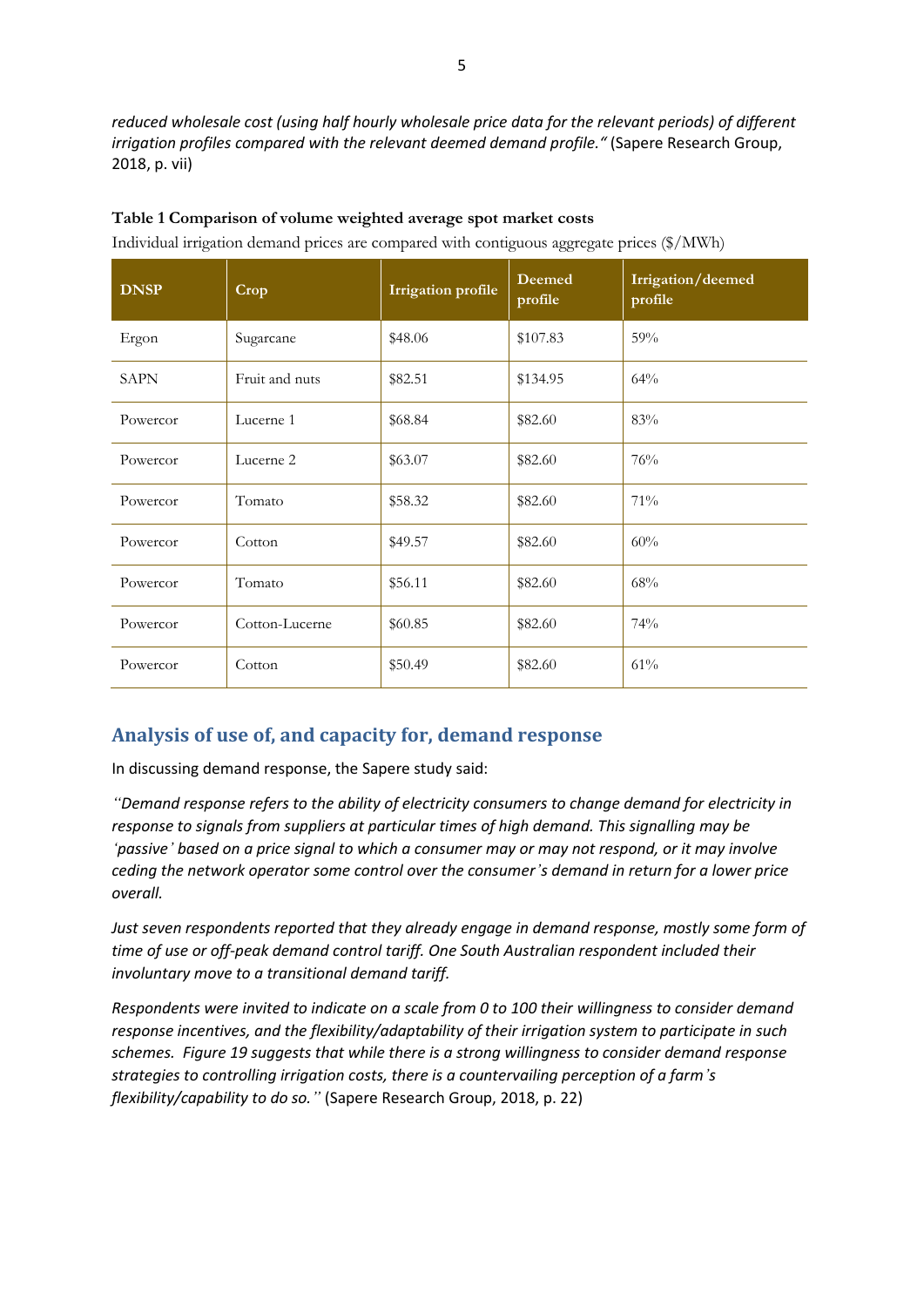6



#### **Figure 1 Flexibility and willingness to consider demand response**

The survey results indicated a willingness to engage in demand response but a lack of flexibility.

However, when actual interval data was examined it became clear that most irrigation consumers would have a far greater capacity to engage than they realised.

On the basis of their interval data analysis Sapere concluded that:

*"Our comparison of survey responses and interval data suggests many irrigators could underestimate their capacity to power down demand during limited high system demand/high price periods. This is because they typically perceive a coincidence between their own maximum demand and system maximum demand that is much higher than the actual coincidence.*

*As noted earlier, our quantitative analysis of irrigator demand profiles strongly suggests that the likelihood that high irrigator demand coincides with high system demand periods is very low. This means there is an opportunity for irrigators to engage with various demand response signals."* (Sapere Research Group, 2018, p. 36)

This research supports the view that there is a much greater capacity to engage in demand response but that it is hampered by lack of knowledge, as well potentially, by lack of appropriate equipment.

On that basis the Ag Energy Taskforce would be supportive of practical rule changes that might improve the access to, and take up of, demand response.

## <span id="page-6-0"></span>Conclusion

The Ag Energy Taskforce notes that bringing electricity prices back down to sustainable levels, where they no longer act as a barrier to competitive production of food and fibre, will take a large range of actions from regulators and governments within the NEM.

We strongly support continued action on all fronts from implementation of the ACCC recommendations through to action by regulators to ensure excess profit is eliminated.

The proposed rule changes relating to demand response may also be a positive contributor to enabling primary producers - particularly those with substantial demand from irrigation pumps, processing, packaging or cooling - to better structure their energy use to avoid peak or critical demand periods and therefore bring down their overall power costs.

However, it is critical that if new rules are introduced, they ensure the benefit is in additional opportunities for consumers to access these arrangements, with the price benefit passed on to consumers.

On that basis we support the introduction of rule changes to enable better access to demand response by agricultural consumers.